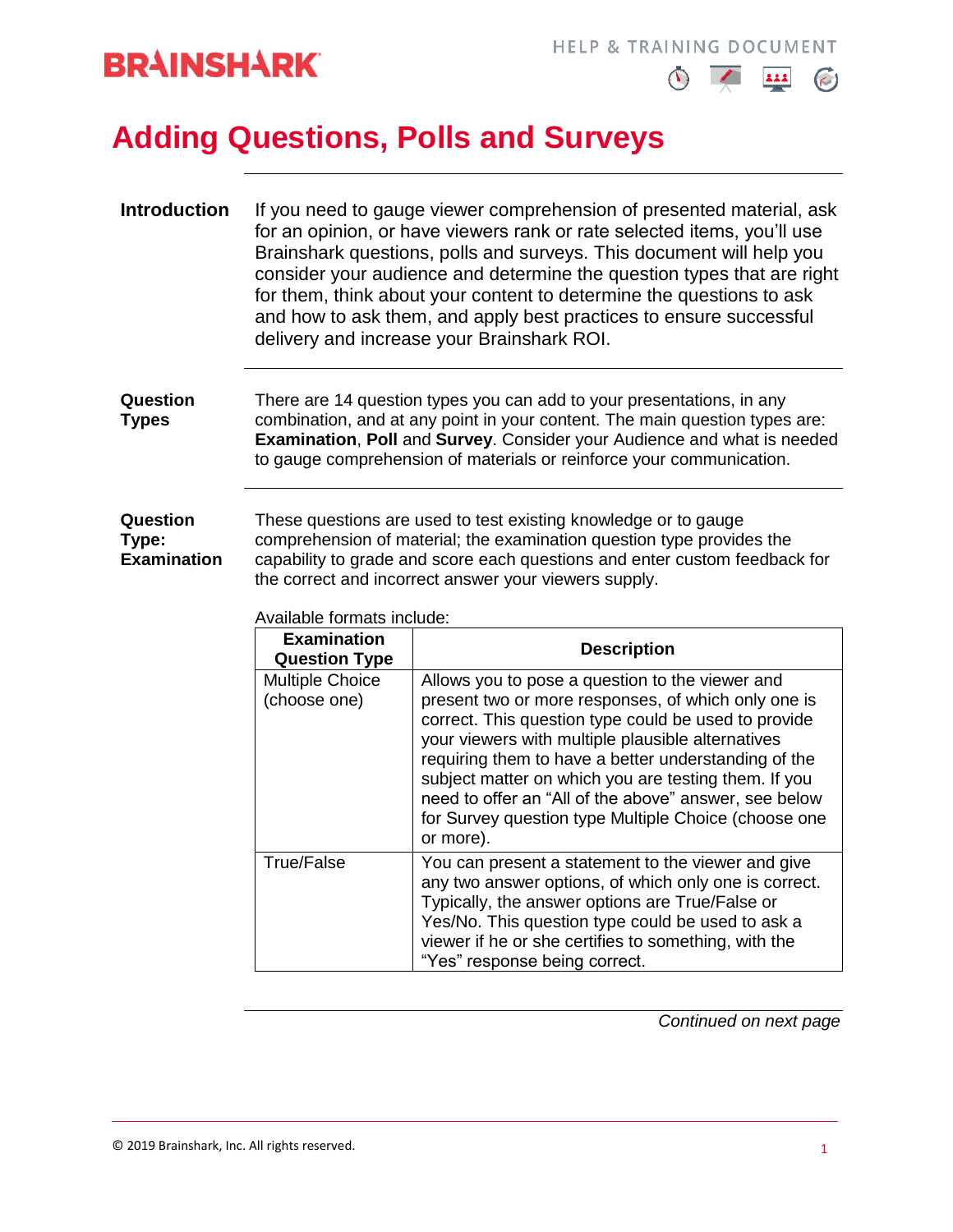



#### **Additional Customization Options, Continued**

| Question<br>Type:<br>Examination, | <b>Examination</b><br><b>Question Type</b> | <b>Description</b>                                                                                                                                                                                                                                                                                   |
|-----------------------------------|--------------------------------------------|------------------------------------------------------------------------------------------------------------------------------------------------------------------------------------------------------------------------------------------------------------------------------------------------------|
| continued                         | Fill in the blank                          | Challenge your viewers by having them recall and<br>enter the correct answer. Brainshark allows you to<br>enter multiple formats and responses for acceptable<br>correct answers. For example: Ben Franklin, Benjamin<br>Franklin, Franklin, ben franklin, benjamin franklin,<br>franklin.           |
|                                   | Sequence                                   | Have viewers drag and drop a randomly ordered list<br>or options into the correct order. For example, if you<br>want to test your viewers' knowledge of the sequential<br>steps in a process, you enter the steps in the correct<br>order and Brainshark will show them randomized to<br>the viewer. |
|                                   | Matching                                   | Present viewers with two lists of items that relate to<br>each other in some way and have them connect each<br>item to its correct match. For example, you could have<br>a list of words and their corresponding definitions.                                                                        |

#### **Question Type: Poll** This question asks for the opinion of your audience. Once the viewer submits a response, an updated graph of all audience-entered responses will display. Seeing the response results can give viewers insight into other viewers' opinions.

Available formats include:

| <b>Poll Question</b><br>Type           | <b>Description</b>                                                                                                                                                                                                                        |
|----------------------------------------|-------------------------------------------------------------------------------------------------------------------------------------------------------------------------------------------------------------------------------------------|
| <b>Multiple Choice</b><br>(choose one) | Allows you to poll your viewers asking them to select<br>from two or more options. This poll type could be<br>used to gauge viewer preference, agreement or<br>availability.                                                              |
| True/False                             | Poll your viewers to gauge preference, agreement or<br>availability between two presented options. This poll<br>type could be used to ask a viewer if he or she<br>agrees with something, or has availability during one<br>of two times. |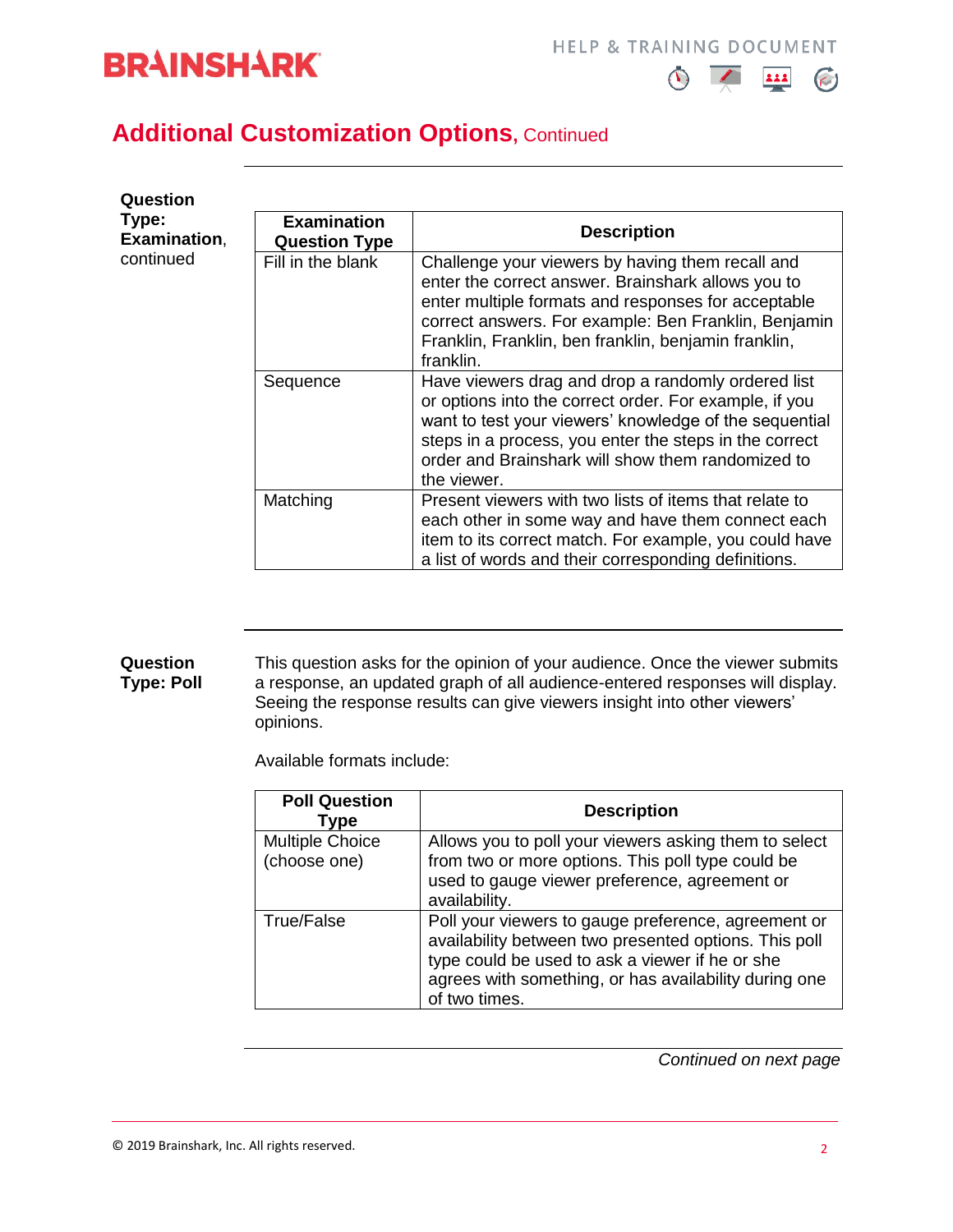



## **Additional Customization Options, Continued**

| Question<br><b>Type: Survey</b> | Like poll questions, survey questions are opinion questions you pose to your<br>audience. The difference is that the collected data is not shared with the<br>viewing audience and can only be accessed by the presentation author<br>through Brainshark reports. |
|---------------------------------|-------------------------------------------------------------------------------------------------------------------------------------------------------------------------------------------------------------------------------------------------------------------|
|---------------------------------|-------------------------------------------------------------------------------------------------------------------------------------------------------------------------------------------------------------------------------------------------------------------|

Available formats include:

| <b>Survey Question</b><br>Type                 | <b>Description</b>                                                                                                                                                                                                                                                                                                                                                                                                                                                          |
|------------------------------------------------|-----------------------------------------------------------------------------------------------------------------------------------------------------------------------------------------------------------------------------------------------------------------------------------------------------------------------------------------------------------------------------------------------------------------------------------------------------------------------------|
| <b>Multiple Choice</b><br>(choose one)         | Allows you to survey your viewers asking them to<br>make one selection from two or more options. This<br>survey type could be used to gather viewer<br>preference, agreement, or availability information.<br>With both Multiple-Choice options, the capability<br>exists to add a text input field with the last answer<br>option; this is particularly useful if you would like to<br>offer an "Other" option, so participants can specify<br>what "Other" means to them. |
| <b>Multiple Choice</b><br>(choose one or more) | Allows you to survey your viewers asking them to<br>make any number or selections from two or more<br>options. This survey type gives viewers more<br>flexibility in their responses since more than one<br>response can be selected and submitted.                                                                                                                                                                                                                         |
| <b>True/False</b>                              | Survey your viewers to gauge preference,<br>agreement, or availability between two presented<br>options. This survey type could be used to ask a<br>viewer if he or she agrees with something, or has<br>availability during one or two times.                                                                                                                                                                                                                              |
| Essay                                          | Give your viewers the opportunity to enter their<br>own customized response to a posed question.<br>This survey type could be used to gather<br>suggestions or capture open-ended viewer<br>responses.                                                                                                                                                                                                                                                                      |
| Ranking                                        | Ask your viewers to place a selection of items in<br>order of preference by selecting the order number<br>from a drop-down list (populated based on the<br>number of items). This survey type could be used<br>to assign a preference, order, or priority to a list of<br>items.                                                                                                                                                                                            |
| Rating                                         | Ask your viewers to assign a rating (from 1-high to<br>7-low) to each item in a list. This survey type could<br>be used to gauge viewer preference for or<br>agreement with the listed items.                                                                                                                                                                                                                                                                               |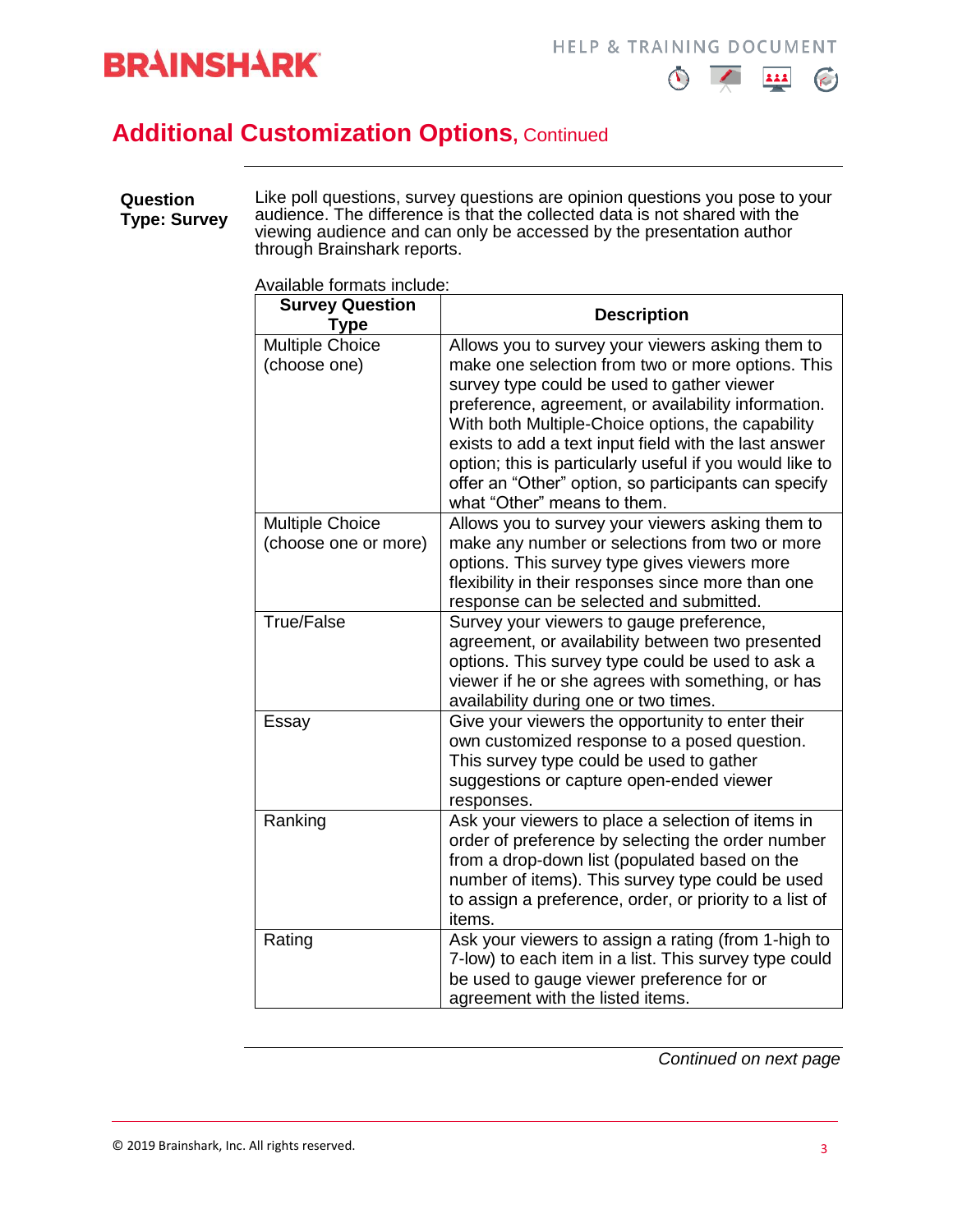

**HELP & TRAINING DOCUMENT** 



## **Additional Customization Options,** *Continued*

| Question<br>Type: Survey, | <b>Survey Question</b><br>Type | <b>Description</b>                                                                                                                                                                                                                                                                                                                                |
|---------------------------|--------------------------------|---------------------------------------------------------------------------------------------------------------------------------------------------------------------------------------------------------------------------------------------------------------------------------------------------------------------------------------------------|
| continued                 | <b>Likert Scale</b>            | Ask your viewers to evaluate items according to<br>any kind of subjective or objective criteria that you<br>impose. This survey type is typically used to<br>measure viewers' level or agreement or<br>disagreement across five customizable evaluation<br>positions, for example asking participants to<br>evaluate their level of satisfaction. |

© 2019 Brainshark, Inc. All rights reserved.  $\frac{4}{3}$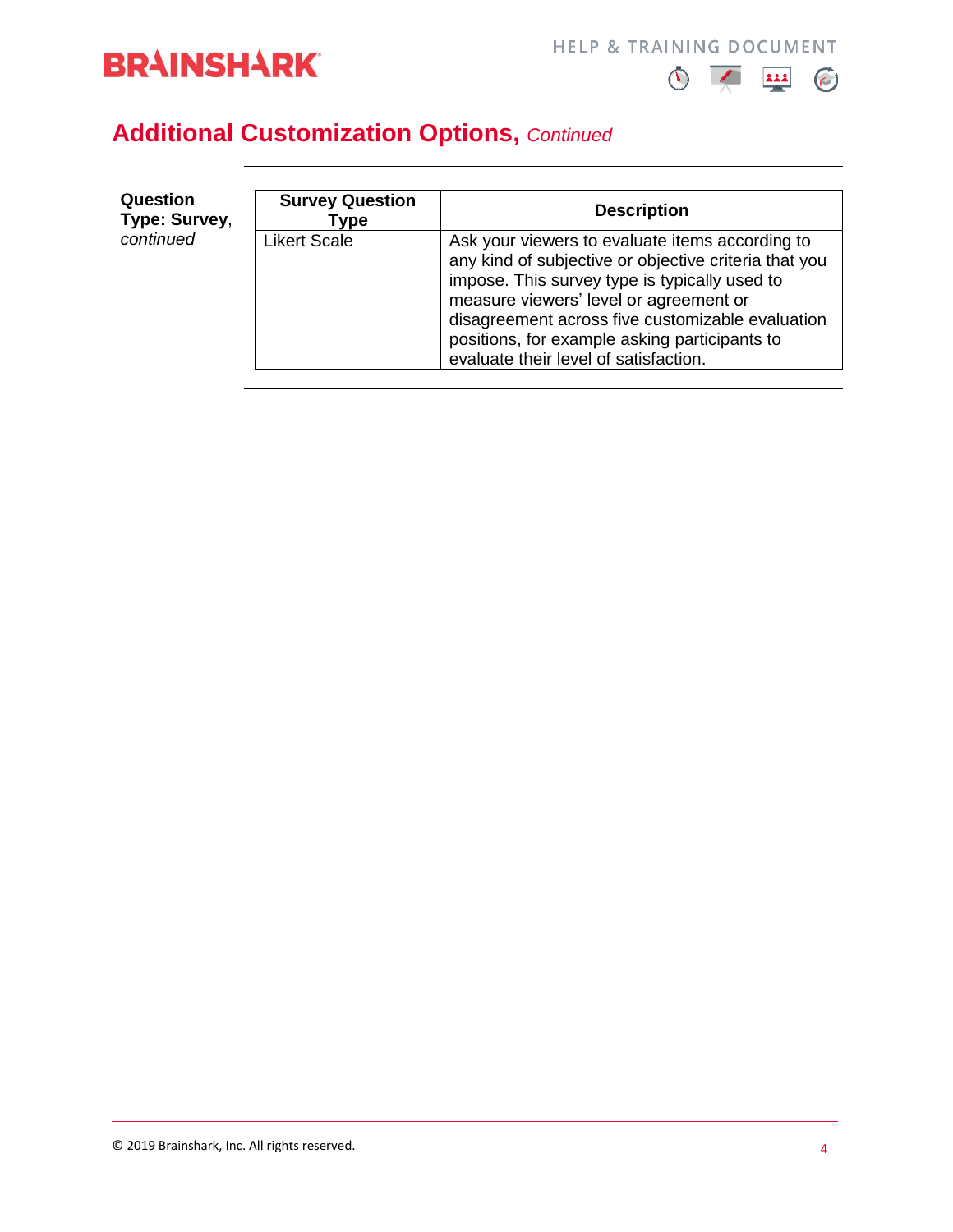



## **Additional Customization Options**

| <b>Overview</b>                                        | If you are creating a test and it is important to encourage a conscientious<br>approach to answering the questions, or to mitigate cheating, you can choose<br>to have Brainshark display the included examination questions and/or the<br>answer in random order to each viewer.                                                                                                                                                                                                          |  |  |
|--------------------------------------------------------|--------------------------------------------------------------------------------------------------------------------------------------------------------------------------------------------------------------------------------------------------------------------------------------------------------------------------------------------------------------------------------------------------------------------------------------------------------------------------------------------|--|--|
| <b>Enable</b><br><b>Options</b>                        | Enable the Examination questions in random order check box on the<br>Options tab in Manage Properties while you are editing the presentation.<br>Note: All questions in the presentation will be randomized regardless<br>of their location in the content. So, if your questions are interspersed<br>throughout your content specifically to pose content-related<br>knowledge checks as the viewer moves through the presentation, you<br>may not want to enable question randomization. |  |  |
|                                                        | Enable the Show answers in a random order to each viewer check<br>box on the Answers tab when adding or editing the question slide.<br>Note: This option is only available with examination type: multiple<br>choice, sequence and matching formats.                                                                                                                                                                                                                                       |  |  |
|                                                        | Enable both options to create the illusion of a customized test for each<br>viewer of your presentation.                                                                                                                                                                                                                                                                                                                                                                                   |  |  |
| <b>Score to</b><br>viewer                              | Perhaps you want viewers to see their scores as they move through the<br>questions.                                                                                                                                                                                                                                                                                                                                                                                                        |  |  |
|                                                        | Enable the <b>Score to viewer</b> check box on the Options tab in Manage<br>$\bullet$<br>Properties while you are editing the presentation.                                                                                                                                                                                                                                                                                                                                                |  |  |
| <b>Character</b><br>limits                             | Keep character limits in mind regardless of the question type:<br>Question text: 255 characters<br>Answer text: 256 characters<br>Feedback text: 128 characters<br>Essay response: 6400 character                                                                                                                                                                                                                                                                                          |  |  |
| <b>Custom</b><br><b>Question</b><br><b>Backgrounds</b> | You might want to include an image, or a diagram related to the question you<br>are asking.<br>Use a custom question background to accomplish this. See the Custom<br>Backgrounds section for details on adding a custom image to a question slide<br>and how to adjust the text offsets relative to the custom background.                                                                                                                                                                |  |  |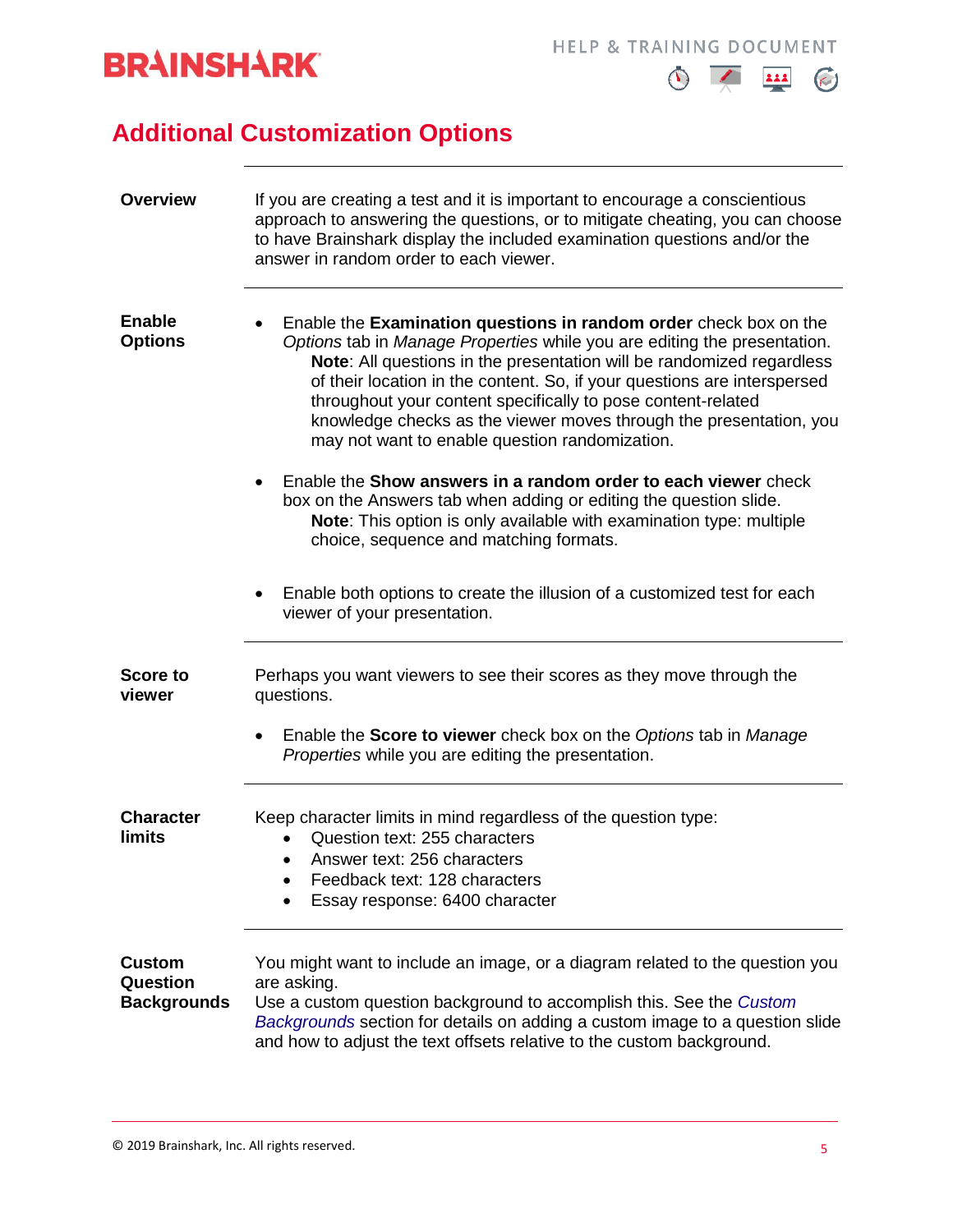

**HELP & TRAINING DOCUMENT** 



#### **Think About Your Content**

| <b>Overview</b>                                         | You can include up to 75 question slides in a Brainshark presentation.<br>Question formats and question types can be mixed and matched and you can<br>place the questions in any position, relative to the other slides in your<br>presentation. For example: intersperse the questions throughout the<br>presentation or add them all at the end.                                                                             |
|---------------------------------------------------------|--------------------------------------------------------------------------------------------------------------------------------------------------------------------------------------------------------------------------------------------------------------------------------------------------------------------------------------------------------------------------------------------------------------------------------|
| <b>Applying</b><br><b>Completion</b><br><b>Criteria</b> | Need to ensure your audience views a specific minimum amount of your<br>presentation, or attains a certain score from the test questions you ask? Then<br>adding completion criteria bears consideration. The Applying Completion<br>Criteria tutorial and document will help you identify the circumstances where<br>it can be useful and how to enable it in conjunction with the questions you<br>add to your presentation. |
| <b>Editing</b><br><b>Questions</b>                      | Once you create questions, you can edit them at any time. Perhaps you have<br>realized that your audience needs additional instructional content: add it in.<br>Have new questions to ask? Add them in. Need to rephrase a question that is<br>proving to cause your audience trouble? No problem; fix is. Add your voice or<br>add background audio to keep the questions consistent with the rest of your<br>presentation.   |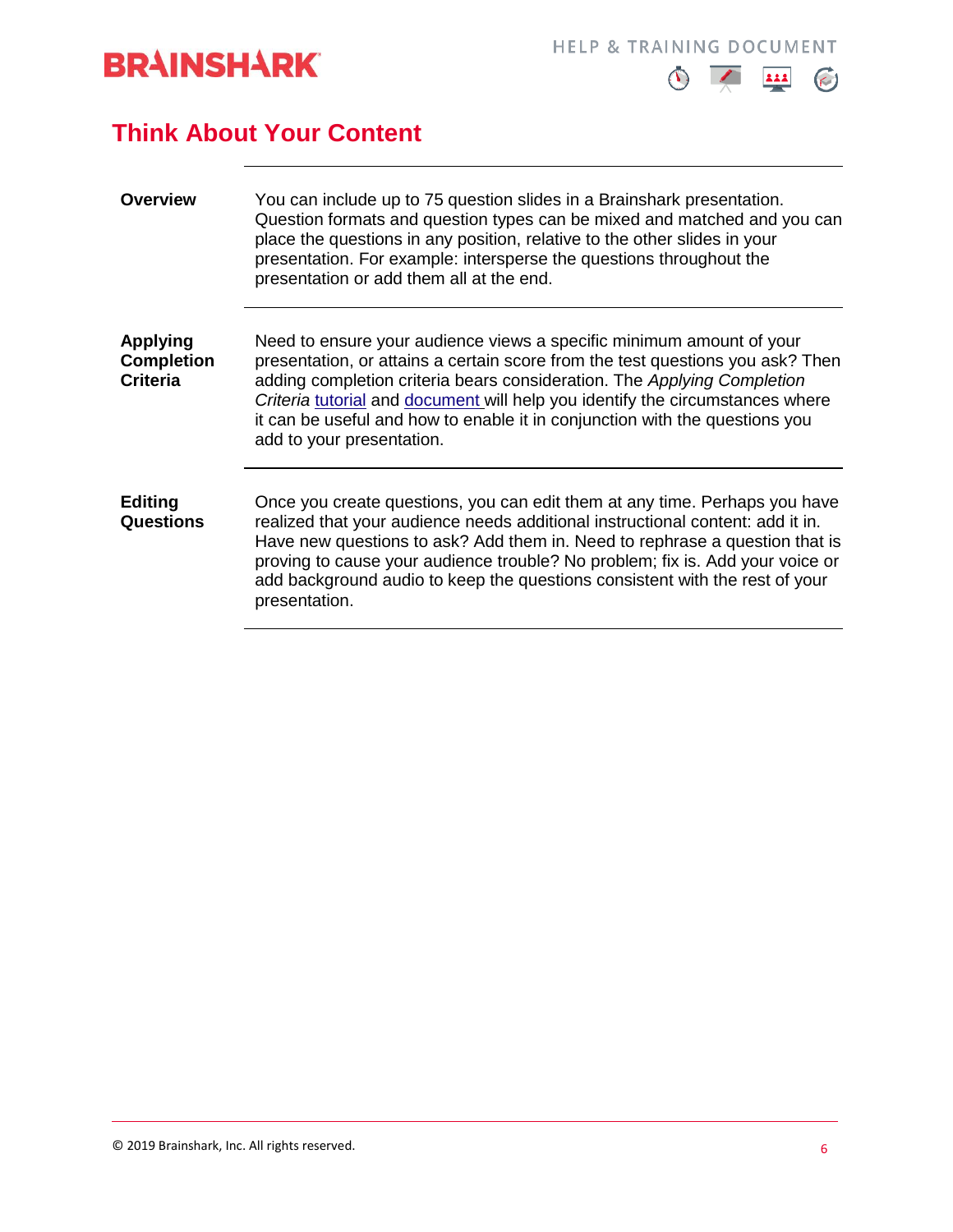



## **Apply Best Practices**

| <b>Best</b><br><b>Practices</b> | There are a few best practices to think about if your presentation has already<br>been shared and responses have been received.                                                                                                                                      |  |
|---------------------------------|----------------------------------------------------------------------------------------------------------------------------------------------------------------------------------------------------------------------------------------------------------------------|--|
|                                 | Though it is possible to have an unlimited number of questions in any<br>one presentation, it isn't always practical. Refer to your audience<br>analysis and presentation objective to help you find the right balance.                                              |  |
|                                 | If you edit an examination question, and participants have responded<br>to the questions in your presentation, avoid changing the correct<br>answer. The correct/incorrect status of pre-existing answers will not<br>be changed in the Brainshark reporting.        |  |
|                                 | If you change the number of points received for a correct answer on<br>an examination question, the number of points earned for pre-existing<br>answers will not be updated.                                                                                         |  |
|                                 | Changing the number of available answers for any question, or the<br>order in which the questions are presented, could impact your<br>reporting results.                                                                                                             |  |
|                                 | Be sure to check the layout, font and poll graph colors when adding a<br>new background image. If you need to make adjustments, select the<br>My Media Library item on the Things you can do menu and select<br>Text offsets for the background that needs updating. |  |
|                                 | It's never a good idea to end your presentation with a question slide.<br>$\bullet$<br>Always end your presentation with a slide thanking your participants<br>or indicating next steps.                                                                             |  |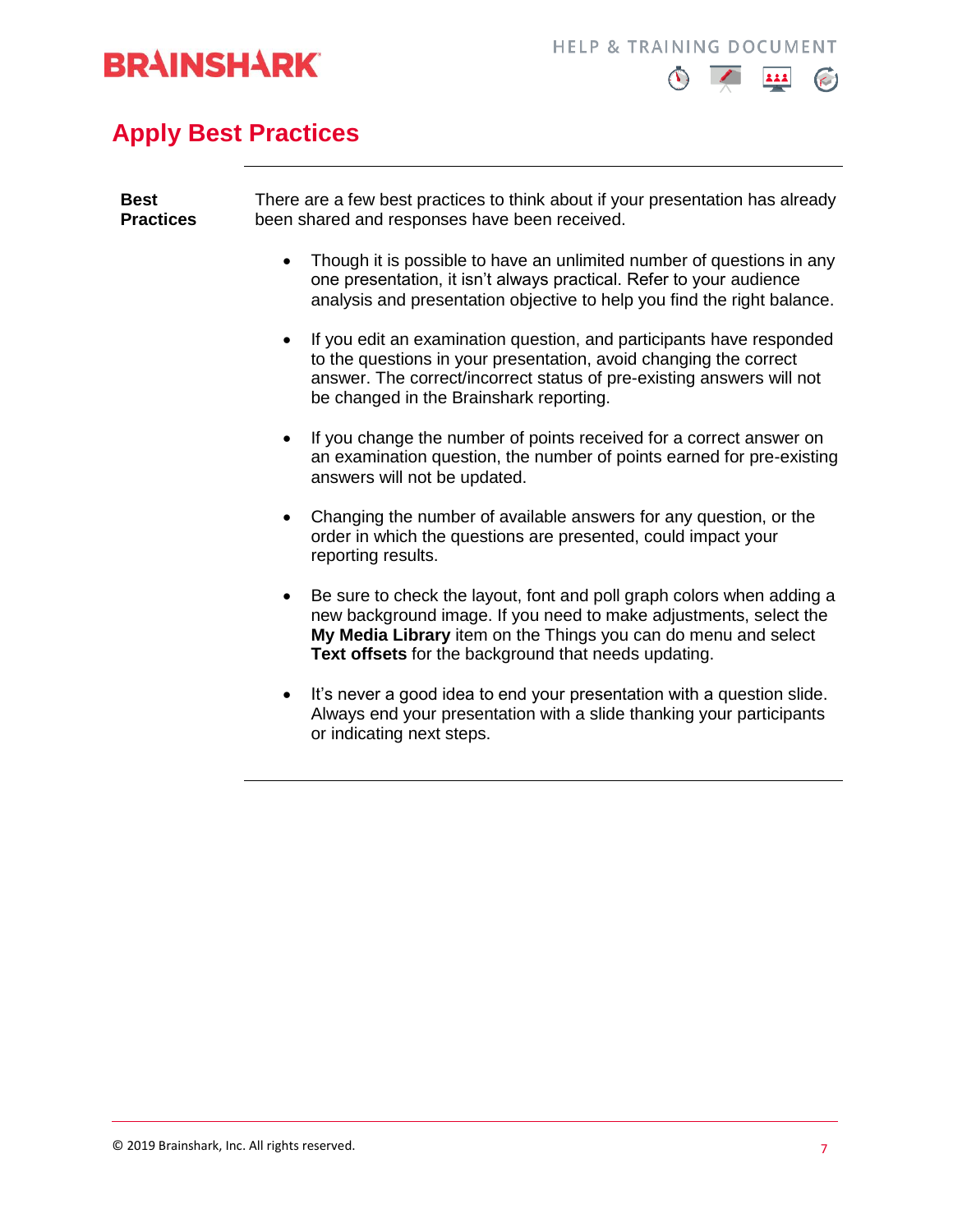



#### **How to Add Questions**

<span id="page-7-0"></span>

| <b>Slide</b> | <b>Step</b>    | <b>Action</b>                                                                                                                                                                                                                                                                                                                                                                                                                                                                  |
|--------------|----------------|--------------------------------------------------------------------------------------------------------------------------------------------------------------------------------------------------------------------------------------------------------------------------------------------------------------------------------------------------------------------------------------------------------------------------------------------------------------------------------|
|              | 1              | Find the appropriate presentation and click Edit.                                                                                                                                                                                                                                                                                                                                                                                                                              |
|              | $\overline{2}$ | On the Things you can do menu, click Add a Question.                                                                                                                                                                                                                                                                                                                                                                                                                           |
|              | 3              | The screen will appear with an Examination question type<br>displayed by default.                                                                                                                                                                                                                                                                                                                                                                                              |
|              | 4              | There is a default Question Title added for the slide, which you<br>can change. The Question Title will display on the Brainshark<br>Viewing Console Table of Contents.                                                                                                                                                                                                                                                                                                        |
|              | 5              | Choose the Question Type.<br>a. Examination<br>b. Poll<br>c. Survey                                                                                                                                                                                                                                                                                                                                                                                                            |
|              | 6              | Choose Question Format. The drop-down box will populate<br>with the choices available for the Question Type you selected in<br>the previous step.                                                                                                                                                                                                                                                                                                                              |
|              | $\overline{7}$ | Indicate the number of attempts your viewer will have to<br>answer the question.<br>Note: This is per view of the presentation. If the viewer<br>closes and reopens the presentation, additional attempts<br>will be allowed, and viewers will be able to change the<br>answers to the questions they had previously answered<br>incorrectly. To prevent this capability, check to Enforce #<br>of attempts per question on the Options tab when<br>editing your presentation. |
|              | 8              | For Survey questions, select Include text input field with last<br>answer provided to give your respondents the opportunity to<br>enter more information. For example, if you included an option<br>for "Other," you could select this option to gather additional ideas<br>or input from viewers.                                                                                                                                                                             |
|              | 9              | Type, or cut and paste, the desired question into the Question<br>field.                                                                                                                                                                                                                                                                                                                                                                                                       |
|              | 10             | Type your Answer choices. (*not required for Survey/Essay<br>format question)                                                                                                                                                                                                                                                                                                                                                                                                  |
|              | 11             | Indicate the <b>Correct</b> answer (*for Examination format<br>questions).                                                                                                                                                                                                                                                                                                                                                                                                     |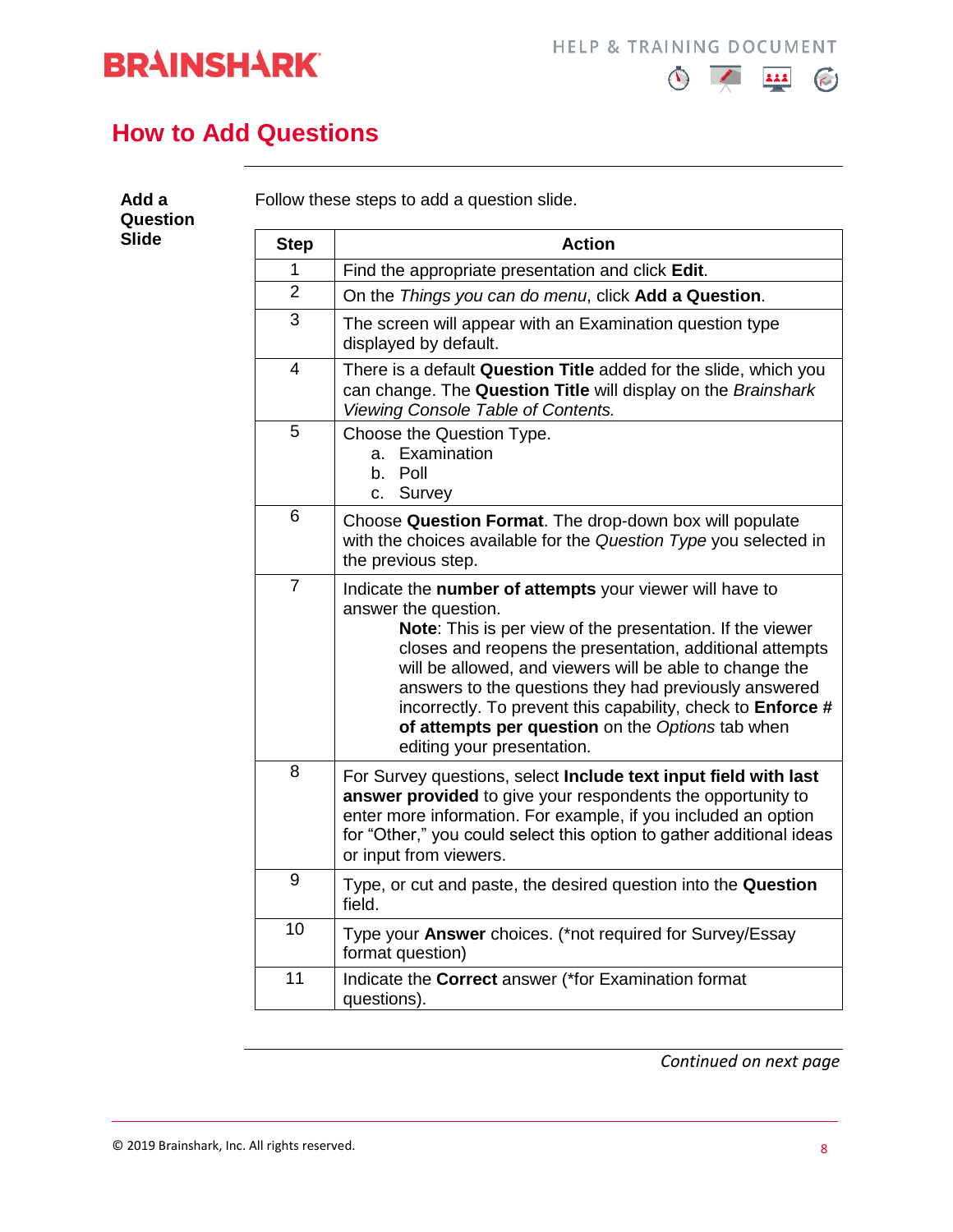



### **How to Add Questions, Continued**

| Add a                           |                   |                                                                                                                                                                                                               |
|---------------------------------|-------------------|---------------------------------------------------------------------------------------------------------------------------------------------------------------------------------------------------------------|
| Question<br>Slide,<br>continued | <b>Step</b>       | <b>Action</b>                                                                                                                                                                                                 |
|                                 | $12 \overline{ }$ | If desired, check to enable the display of answer in random order<br>(*for Examination/Multiple Choice format questions;<br>automatically enabled for Examination/Sequence and matching<br>format questions). |
|                                 | 13                | Complete additional tabs if necessary. (Click the title to<br>advance to that section.)<br>a. Branching<br><b>Points and Feedback</b><br>b.<br><b>Background Image</b><br>C.                                  |
|                                 | 14                | Click Save.                                                                                                                                                                                                   |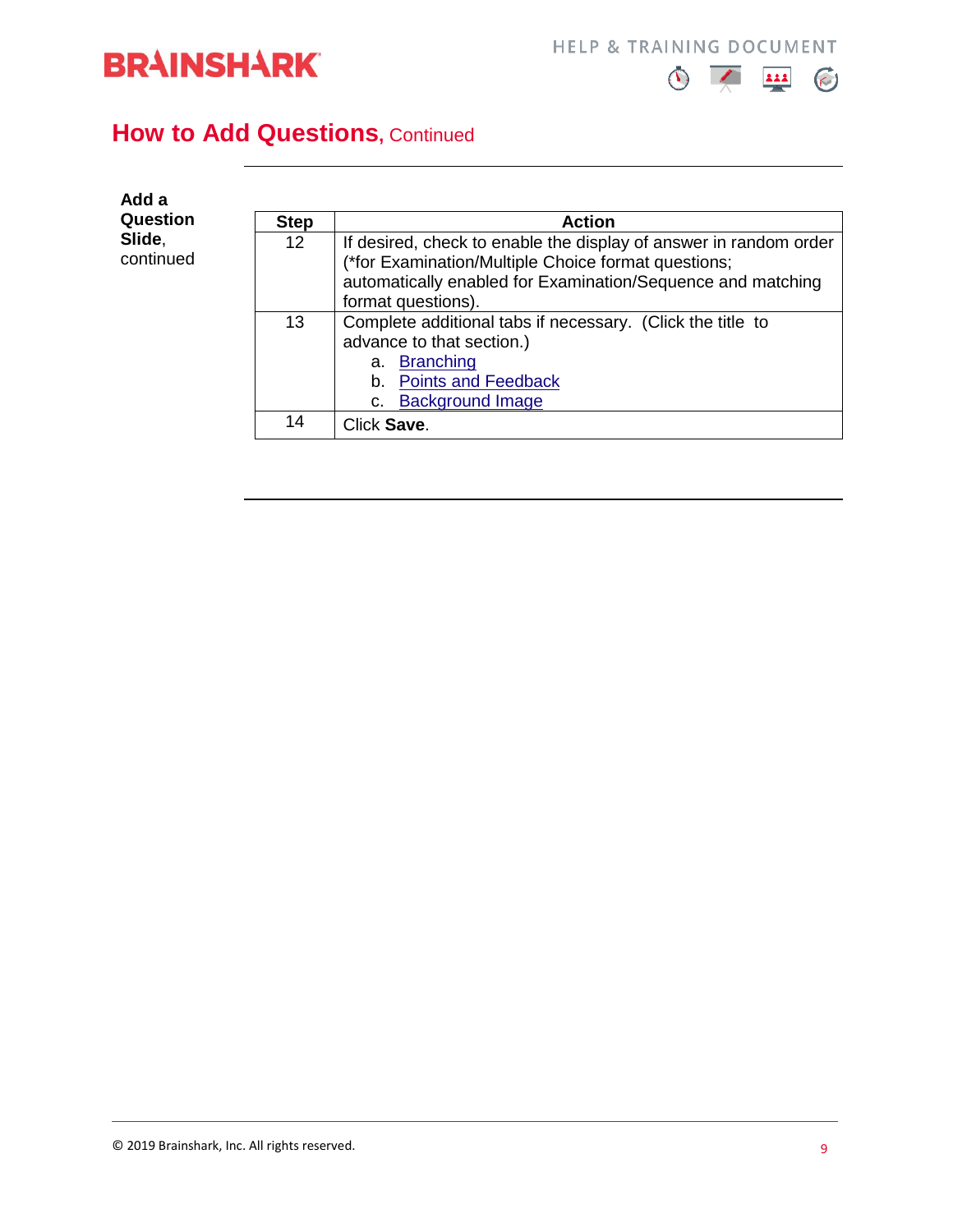# **BRAINSHARK**

**HELP & TRAINING DOCUMENT** 



### <span id="page-9-0"></span>**Branching**

- <span id="page-9-1"></span>**Overview** Branching allows you to send your viewer to a specific place based on the selected answer to the question. Branching is not available on all question types.
- **Branching** To use Branching, click the *Branching* tab while you are creating or editing your question:

| 1 | Highlight an answer choice.                                                                                                                                                                                                                                                                                                                                                                                                                  |  |  |  |
|---|----------------------------------------------------------------------------------------------------------------------------------------------------------------------------------------------------------------------------------------------------------------------------------------------------------------------------------------------------------------------------------------------------------------------------------------------|--|--|--|
| 2 | Select the action to occur when the selected answer is chosen.<br>a. No branching (go to next slide) $-$ this is the default<br>b. Slide (select the destination slide from the drop-down of<br>all slides in the presentation)<br>c. Presentation # (enter the Presentation ID or click Find to<br>locate the destination presentation among the<br>presentations in the site)*<br>d. Web Link (enter the URL for the destination website)* |  |  |  |
| 3 | Repeat this process as needed for any or all of the available                                                                                                                                                                                                                                                                                                                                                                                |  |  |  |
|   | answers to the question.                                                                                                                                                                                                                                                                                                                                                                                                                     |  |  |  |
| 4 | Complete additional tabs if necessary.<br>a. Answers<br>b. Points and Feedback<br>c. Background Image                                                                                                                                                                                                                                                                                                                                        |  |  |  |
| 5 | Click Save.                                                                                                                                                                                                                                                                                                                                                                                                                                  |  |  |  |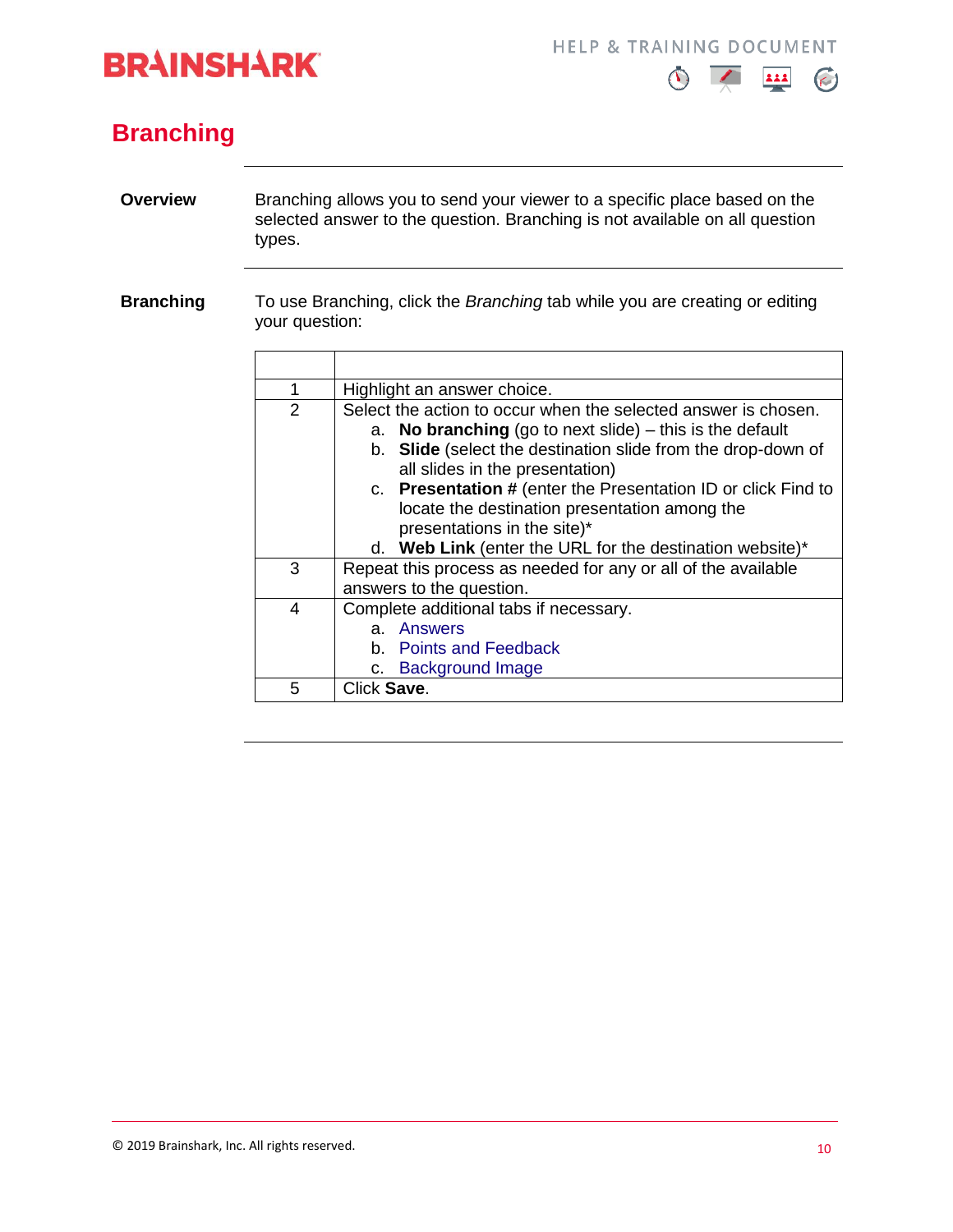



#### <span id="page-10-0"></span>**Points and Feedback**

#### **Overview** Question Points can be assigned for selection of the correct answer for Examination question types. Feedback can be incorporated for both correct and incorrect answers, for additional attempts, and, if you choose, responselevel feedback is also available and associates a specific response for each possible answer presented.

The **Points and Feedback** tab displays these fields:

| <b>Points and</b><br><b>Feedback</b> | The Points and Feedback tab displays these fields: |                                                                                                                                                                                                                  |  |  |
|--------------------------------------|----------------------------------------------------|------------------------------------------------------------------------------------------------------------------------------------------------------------------------------------------------------------------|--|--|
|                                      | <b>Step</b>                                        | <b>Action</b>                                                                                                                                                                                                    |  |  |
|                                      |                                                    | Enter the number of Question Points assigned to this question<br>(use zero points for a practice question).                                                                                                      |  |  |
|                                      | $\overline{2}$                                     | Choose to High feedback from viewer, Show feedback to<br>viewer, or Show custom feedback.                                                                                                                        |  |  |
|                                      |                                                    | a. Show feedback to viewer, enter the desired feedback<br>which will display to the viewer.                                                                                                                      |  |  |
|                                      |                                                    | b. Show custom feedback: enter specific feedback for each<br>correct or incorrect response.                                                                                                                      |  |  |
|                                      | 3                                                  | Complete additional tabs if necessary                                                                                                                                                                            |  |  |
|                                      |                                                    | <b>Answers</b><br>$a_{-}$<br>b. Branching                                                                                                                                                                        |  |  |
|                                      |                                                    | <b>Background Image</b><br>C.                                                                                                                                                                                    |  |  |
|                                      | 4                                                  | Click Save.                                                                                                                                                                                                      |  |  |
|                                      |                                                    | <b>Note:</b> Branching to a website or another Brainshark<br>presentation will replace the current browser window,<br>meaning that the viewer will not be able to navigate back<br>to the original presentation. |  |  |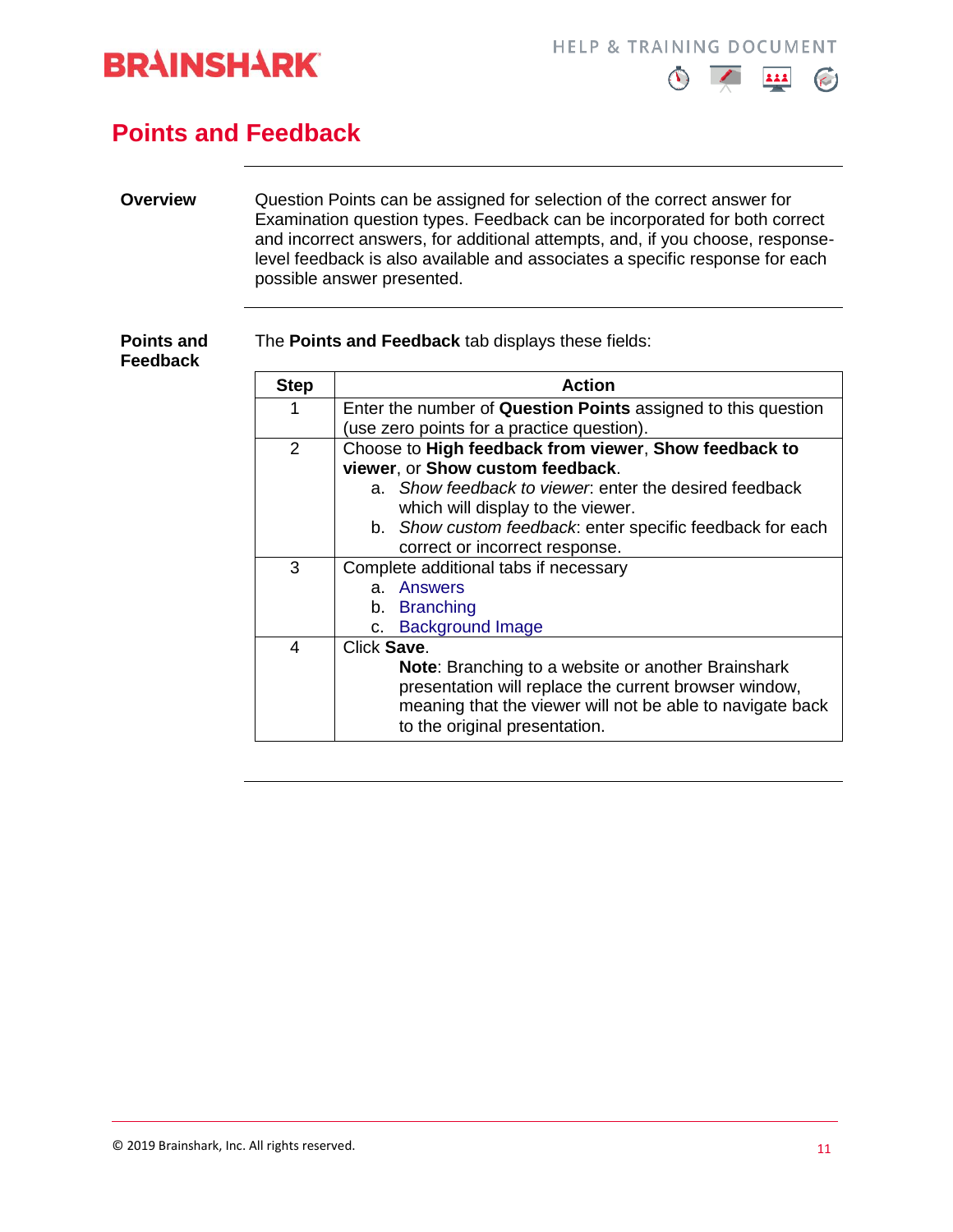



#### <span id="page-11-0"></span>**Background Image**

#### **Overview** The background image on each question slide can be customized with your Company's default template or an image you create and upload specifically for the purpose of matching the look and feel the remainder of your presentation. You have the ability to apply the same background image to every question slide in the presentation or you can upload one custom background image per question.

If you have uploaded PowerPoint slides to create your presentation, Brainshark will automatically apply the background from the PowerPoint to any question slides you add to the presentation. In addition, once a PowerPoint file is uploaded in the course of creating a presentation, the background image is added to **My Media Library** and is available for editing as well as for future presentations. If you later delete the presentation, the background will remain accessible in **My Media Library** and can be used for future presentations.

**Add a new Background Image when adding a question slide to a presentation**

Follow these steps to add a new Background Image when adding a question slide to a presentation:

| <b>Step</b> | <b>Action</b>                                     |
|-------------|---------------------------------------------------|
|             | Click the Background Image tab.                   |
| 2           | Click Add Image.                                  |
| 3           | Click <b>Browse</b> to search for the image file. |
| 4           | Select the file and click Open.                   |
| 5           | Enter an Image Name.                              |
| 6           | Click Save.                                       |

**Add a new Background Image from My Media Library**

Follow these steps to add a new Background Image from My Media Library:

| <b>Step</b> | <b>Action</b>                                    |
|-------------|--------------------------------------------------|
|             | Click Question Background tab.                   |
| 2           | <b>Click Add question background.</b>            |
| 3           | Click <b>Browse</b> to search for the image file |
| 4           | Select the file and click Open.                  |
| 5           | Enter an Image Name.                             |
| 6           | Click Save.                                      |